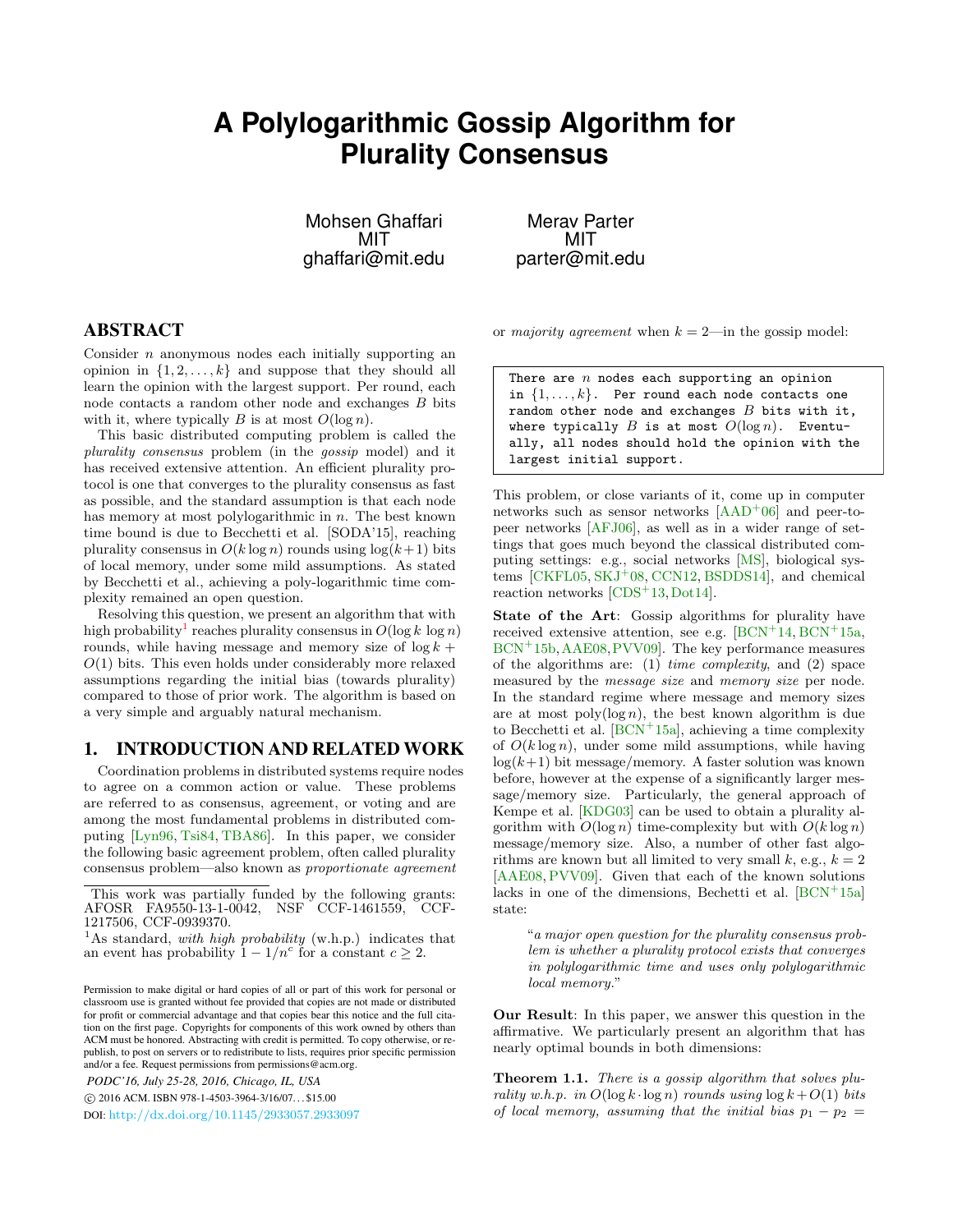$\Omega(\sqrt{\log n/n})$ . Here  $p_1$  and  $p_2$  are, respectively, the fractions of nodes holding the plurality and second largest opinions.

This initial bias assumption  $p_1 - p_2 = \Omega(\sqrt{\log n/n})$  is due to the concentration considerations<sup>[2](#page-1-0)</sup>, and it is at least as relaxed as the assumptions in prior work. In fact under the stronger assumptions of  $[BCN^+15a]$  $[BCN^+15a]$  (to be stated later), our algorithm converges in  $O(\log k \log \log n + \log n)$  rounds.

As we will see, the algorithm is based on a quite simple and intuitive mechanism and one can even argue that dynamics with a similar flavor occur in nature. We also note that the result might be viewed as somewhat surprising, given the indications in the prior work and especially when put in contrast to what Becchetti et al.  $[BCN^+15a]$  $[BCN^+15a]$  write in their conclusion:

"We believe that this distance [referring to the monochromatic distance, which can be as large as  $\Omega(k)$  might represent a general lower bound on the convergence time of any plurality dynamics which uses only  $\log k +$  $O(1)$  bits of local memory."

A Remark—Measuring Memory Size: We note that because of the practical scenarios in which gossip algorithms are applied, it is more standard to measure the memory size in terms of the number of states rater than the number of bits. Here we briefly discuss the reasons. One justification for considering the number of states is that many of these dynamics are often viewed as Finite-state Automota, for which minimizing the number of states is a classical optimization objective (see, e.g., [\[Hop71,](#page-9-14) [Yu05\]](#page-9-15)). In addition, states of nodes have a clear physical interpretation in practical settings such as in molecular programming: in particular, in chemical reaction networks, the encoding of the state is not binary but rather (closer to) unary [\[CSWB09\]](#page-9-16), and hence minimizing the number of the states is a more sensible objective. Although these two ways of measuring are equivalent when talking about exact bounds—as the number of states is simply exponential in the number of bits—they differ when discussing relaxed notions of optimality. Particularly, a constant factor improvement in the bit complexity, which might be regarded negligible, translates to a polynomial improvement in the number of states, which would be considered significant.

In fact, when presenting our result, we start with a simpler algorithm with  $\log k + O(\log \log k)$  bit complexity, and then present a more complex one with bit complexity of  $\log k + O(1)$ . Our first algorithm converges within  $O(\log k \cdot$  $\log n$ ) rounds but uses  $\log k + O(\log \log k)$  bits. Note that this already gives an answer to the open problem raised by Bechetti et al.  $[BCN^+15a]$  $[BCN^+15a]$ , stated above. Yet, even though the message size of this simple algorithm in terms of the number bits is optimal up to an *additive*  $O(\log \log k)$  term, with respect to the *number of states*, its  $O(k \log k)$  state complexity bound is an  $O(\log k)$  factor off from the trivial lower bound  $k$ . In our second algorithm, we improve this to a state *complexity* of  $O(k)$ , which is optimal up to a constant.

## 1.1 Our approach, in the context of the previous ones

Plurality protocols can be roughly divided into two main classes: what we call "reading" protocols and what we call plurality amplification protocols (or amplification protocols, for short).

A natural approach for solving plurality, in fact perhaps the first approach that comes to the mind from a standard algorithm design viewpoint, is to estimate the frequencies of the nodes of each opinion and pick the most frequent one. In a more relaxed definition, in a reading style protocol, for each opinion  $i$ , we would have at least one node  $v$  that learns some estimation for the frequency of this opinion in the population. Kempe et al. [\[KDG03\]](#page-9-13) provided a general approach for designing reading type protocols for computing aggregate functions (e.g. sum or average). As noted by Becchetti et al.  $|BCN^+15a|$ , adopting the approach of Kemp et al. to the plurality problem yields an  $O(\log n)$ time complexity but with  $O(k \log n)$  message/memory size. Generally, it seems implausible that reading style algorithms would lead to a plurality algorithm for the random gossip model with polylogarithmic size messages and polylogarith-mic time complexity<sup>[3](#page-1-1)</sup>.

The second class of plurality amplification protocols do not try to estimate the initial distribution, but rather attempt to modify this initial distribution into another distribution of the same plurality opinion, but with a larger bias towards plurality. In other words, throughout the execution of an amplification protocol, there is a shift from the initial distribution (with possibly very weak bias) towards the target configuration (where we have consensus on plurality) by repetitively amplifying the bias towards the plurality opinion via some positive feedback mechanism. The standard plurality amplification protocols are based on simple majority rules. For example, Becchetti et al.  $[BCN<sup>+</sup>14]$  $[BCN<sup>+</sup>14]$  consider an update rule where each node polls the opinion of three random nodes and adopts the majority opinion among these. This algorithm uses only  $\Theta(\log k)$ bits of local memory, but unfortunately has running time  $O(\min\{k \log n, n^{1/3} \cdot \log^{2/3} n\})$ . Other known time efficient algorithms exist for small values of k, e.g.,  $k = 2$  [\[PVV09,](#page-9-12)  $DGM<sup>+</sup>11$  $DGM<sup>+</sup>11$ . Recently, Becchetti et al.  $|BCN<sup>+</sup>15a|$  analyzed the well-known Undecided-State Dynamics, in which each decided node meeting a node of different opinion becomes undecided (i.e., forgets its opinion) and every undecided node meeting a decided node adopts its opinion. This protocol provides the current best bounds: they showed that the undecided-state dynamics converges within  $O(k \log n)$ rounds, using  $log(k + 1)$  bits of local memory, assuming<sup>[4](#page-1-2)</sup>  $k = O((n/\log n)^{1/6})$  and  $p_1 - p_2 = \Omega(1/n^{1/6})$ .

The high level idea of our algorithm: We want to create a protocol with a 'strong and fast positive feedback' so that, roughly speaking, the opinions with larger support get amplified while those with smaller support get attenuated. In more colloquial terms, we seek a (fast) 'rich get richer effect. At the high level, our protocol consists of two main

<span id="page-1-0"></span><sup>&</sup>lt;sup>2</sup>Even when flipping *n* fair coins, there is a  $1/n^{0.1}$  probabil-Even when inpping *n* iair coins, there is a  $1/n$  probability that the number of heads is outside  $n/2 \pm \Omega(\sqrt{n \log n})$ , which means a relative deviation of  $\pm \Omega(\sqrt{\log n/n})$ . This is essentially why we need to assume  $p_1 - p_2 = \Omega(\sqrt{\log n/n}).$ 

<span id="page-1-1"></span><sup>3</sup>We note however that if the gossip model is relaxed to include non-random meetings, a rather simple "reading" style algorithm would achieve this objective, as shown in the full version.

<span id="page-1-2"></span><sup>&</sup>lt;sup>4</sup>They assume  $p_1 \ge (1+\alpha)p_2$  for some constant  $\alpha$  and  $k \le$  $O(n^{1/6})$ . This implies  $p_1 - p_2 = \Omega(p_1) = \Omega(1/n^{1/6})$ .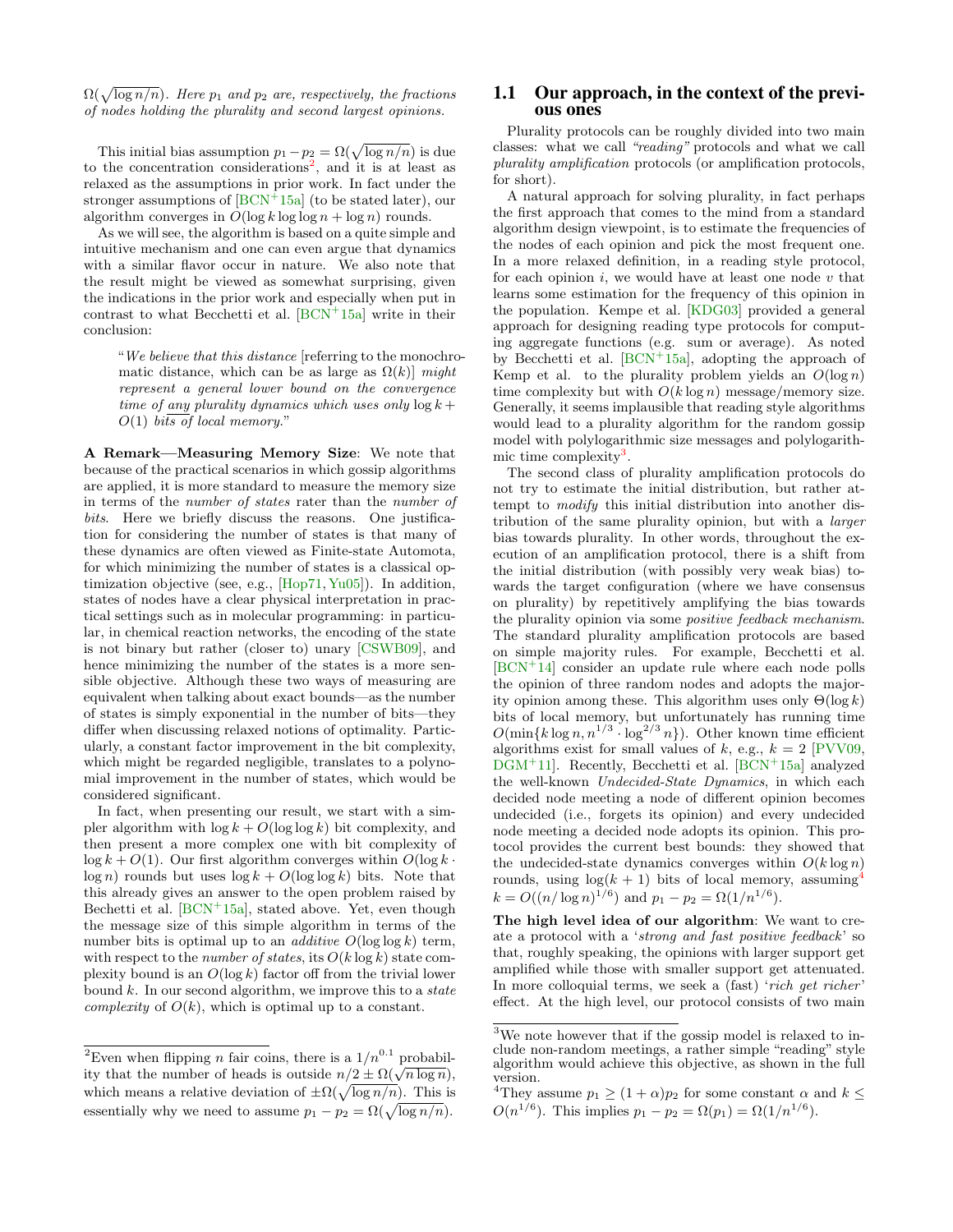alternating steps: A selection step, and a sequence of recovery steps. The selection process imposes a constraint on the system that potentially may lead many nodes to lose their opinion and become undecided. Specifically, a node survives the selection process only if it meets a node of its own opinion. By that, we intentionally cut down the number of decided nodes significantly while opinions with larger support survive through this process slightly better. Particularly, the plurality opinion gets slightly less attenuation in comparison to the others, hence the proportion of the plurality opinion to that of any other opinion grows. Since repetitive applications of selections would eventually diminish the decided population, our system evolution incorporates some healing process between two consecutive selections. In the healing phase, the fraction of undecided nodes shrinks back to (almost) 0 but the ratios between the number of nodes holding different opinions is roughly preserved. We repeat through this cycle of selection and healing, thus continually amplifying the plurality, till reaching plurality consensus.

Other related work: The plurality problem bears some resemblance to problems studied in some other settings: The restricted case of  $k = 2$  has been extensively studied in the setting of population protocols  $[AAD+06]$  $[AAD+06]$  and many "plurality amplification" type algorithms using small number of states (e.g., 3 or 4) have been suggested [\[AAE08,](#page-8-3) [DV12,](#page-9-18) [MNRS14,](#page-9-19) [AGV15\]](#page-8-4). This case of binary consensus  $(k = 2)$  has been also studied in the voter model [\[DW83,](#page-9-20) [HP01,](#page-9-21) [WH04,](#page-9-22) [Lig12\]](#page-9-23). The plurality problem also resembles the heavy hitters problem in the streaming model, see e.g. [\[BICS10\]](#page-9-24).

## 2. THE ALGORITHM: TAKE 1

We next present a simpler variant of our algorithm, which reaches plurality in  $O(\log k \log n)$  rounds, using messages of size  $\log k + O(1)$  bits, but with per node memory size of  $\log k + \log \log k + O(1)$  bits. Note that this result already answers the open question stated in the introduction.

# 2.1 The Algorithm Description

The algorithm is an extremely simple and clean dynamics, as follows: Let us call nodes holding one of opinions  $\{1, 2, \ldots, k\}$  decided while nodes holding no opinion are called undecided.

The algorithm works in phases, each having  $R = O(\log k)$ rounds, as follows:

- Round 1 of each phase: Relative Gap Amplification -
	- $-$  a decided node keeps its opinion only if it contacts a node with the same opinion,
	- undecided nodes remains undecided.
- Rounds 2 to R of each phase: Healing
	- decided nodes keep their opinion,
	- $-$  an undecided node  $v$  that contacts a decided node u adopts u's opinion.

When implementing this algorithm, each message has size  $log(k+1)$  bits as it contains only one opinion in  $\{0, 1, \ldots, k\},$ where 0 represents being undecided. As for the memory, the only additional thing that a node needs to remember besides its opinion is the round number in the phase, i.e. modulo  $R = O(\log k)$ , and that takes  $\log \log k + O(1)$  bits.

We next provide some intuition for why this dynamic converges to plurality within  $O(\log n)$  phases and then the next subsection presents the related formal analysis.

Before that, we note that it was pointed out to us recently that in a simultaneous and independent work, Berenbrink et al. [\[BFGK16\]](#page-9-25) also present a similar algorithm and analysis as the take 1 protocol presented here. They prove that this algorithm terminates in  $O(\log k \log \log_{\alpha} n + \log \log n)$  rounds, where  $\gamma$  is the relative gap at the beginning between the first and second largest opinions. In the worst case considered in our paper,  $\gamma = 1 + \tilde{O}(1/\sqrt{n})$ . Thus in this regime, the two complexities match. For larger initial bias, especially when  $\gamma$  is a constant, there is a difference between the two complexities as our statement is  $O(\log k \log \log n + \log n)$ . However, one can see that the arguments in Lemma 2.8 could be tightened easily to match the same complexity. Since our main interest is in cases with smaller bias, where the problem is more interesting technically, we keep the statements and analysis as they are.

Basic notations: To keep track of the state of the system, we use a vector  $\mathbf{p} = (p_1, p_2, \dots, p_k) \in [0,1]^k$  where each entry  $p_i$  denotes the fraction of the nodes holding opinion  $i \in \{1, 2, \ldots, k\}$ . Thus, the fraction of undecided nodes is  $1 - \sum_{i=1}^{k} p_i$ . Without loss of generality, in our analysis, we assume that the opinions are renumbered such that initially  $p_1 > p_2 \geq \cdots \geq p_k$ .

Convergence intuition: A rough intuition for why the algorithm is designed this way and why it should intuitively converge to plurality consensus fast, based merely on expectations, is as follows. We emphasize that this explanation is provided only for the sake of intuition and it is imprecise. However, it will be made precise in the sequel. Generally, one should be careful in using similar merely expectationbased arguments, as they might lead to incorrect claims.

In the first round of each phase, each node  $v$  keeps its opinion only if it contacted a node with the same opinion. Note that this means, even if  $v$  contacted an undecided node, v forgets its opinion and becomes undecided. At the end of this round, the fraction of nodes holding an opinion  $i$  changes from  $p_i$  to  $p_i^2$ , in expectation. Thus, the ratio between the plurality opinion and an opinion  $i \in \{2, \ldots, k\}$  goes up from  $\frac{p_1}{p_i}$  to  $(\frac{p_1}{p_i})^2$ . This already is the desired 'rich get richer' effect, in terms of the ratios. However, as a side-effect of this relative gap amplification, the fraction of decided nodes has dropped down significantly to about  $\sum_{i=1}^{k} p_i^2$ , which can be as small as  $\Theta(1/k)$ . During rounds 2 to R of the phase, we fix this issue by growing the fraction of decided nodes back to about 1. As we will show, during this healing period, the ratio between different opinions remains essentially the same. Thus, looking over phases, we can say that the ratio  $\frac{p_1}{p_i}$  starts with at least  $1+1/n$  and gets essentially squared in each phase. That means, this ratio reaches 2 within  $O(\log n)$ phases and from there to n in  $O(\log \log n)$  additional phases. Due to the integralities, once the ratio passes  $n$ , it actually means that  $p_i = 0$ . When this happens for all the opinions  $i \in \{2, \ldots, k\}$ , all of them have been filtered out and only the plurality opinion remains alive<sup>[5](#page-2-0)</sup>. From there, within ad-

<span id="page-2-0"></span> $5$ One case say this is virtually the same as 'survival of the fittest' in Herbert Spencer's terminology for describing Dar-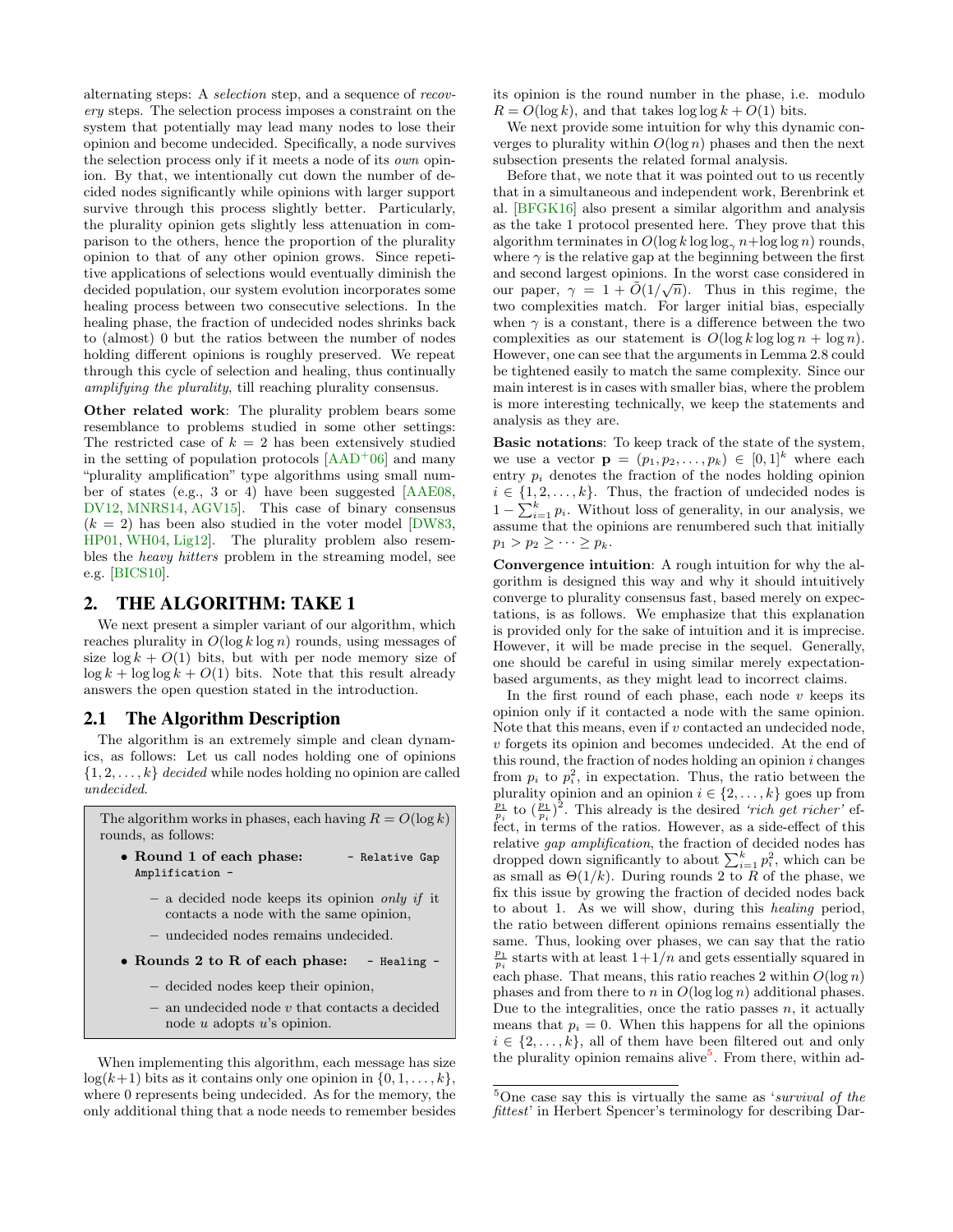ditional  $O(\log n/\log k)$  phases, the system reaches plurality consensus where all nodes hold the plurality opinion.

### 2.2 Analysis

We next provide the formal analysis, proving that:

<span id="page-3-2"></span>Theorem 2.1. The above algorithm reaches plurality consensus w.h.p. within  $O(\log k \cdot \log n)$  rounds, assuming that the initial bias  $p_1 - p_2 \geq \sqrt{C \log n/n}$ , for a sufficiently large constant C. Furthermore, if initially  $p_1/p_2 \geq 1+\delta$  for some constant  $\delta > 0$ , then the convergence will happen in fact within  $O(\log k \log \log n + \log n)$  rounds, w.h.p.

Let bias =  $p_1-p_2$  be the difference between the fraction of the plurality opinion and the second largest opinion. Finally, to keep track of the the ratio between the plurality opinion and the second largest opinion, let us define

<span id="page-3-0"></span>
$$
gap = \min\{\frac{p_1}{\sqrt{10\log n/n}}, \frac{p_1}{p_2}\}\
$$
 (1)

Note that when  $p_2 \leq \sqrt{10 \log n/n}$ , there is a large constant gap between  $p_1$  and each of the other opinions as  $p_1 \geq \sqrt{C \log n/n}$ . Since once all other opinions are below  $\sqrt{10 \log n/n}$ , we will not be able to bound their deviations from expected by an  $(1 - o(1))$  factor, in such cases, we will try to base the analysis mainly on the fast growth of  $p_1$ , rather than the growth of  $p_1/p_2$ . The above definition of gap allows us to unify the two statements.

The three main transitions of the protocol: Our protocol can be characterized by three main transitions: The first transition occurs during the first  $O(\log n)$  phases, by the end of which, the relative gap between the plurality opinion and the second largest opinion exceeds a 2 factor. The second transition occurs within  $O(\log \log n)$  additional phases, where all the non-plurality opinions become extinct. At that point, we will have  $p_1 \geq 2/3$  and  $\sum_{i \geq 2} p_i = 0$ . Finally, the last transition occurs within  $O(\log n / \log k)$  additional phases where all nodes hold the plurality opinion. The second and third transitions are proven in [Lemma 2.5](#page-5-0) to [Lemma 2.8.](#page-6-0)

We begin by showing that in every phase, three conditions hold: two of these are safety conditions guaranteeing that the fraction of decided nodes is sufficiently large and that the initial bias is maintained; the third condition is a progress condition that guarantees the growth of the gap.

<span id="page-3-1"></span>**Lemma 2.2.** Consider a phase j. Let  $\mathbf{p} = (p_1, p_2, \ldots, p_k)$ denote the vector of opinions at the beginning of this phase and  $\mathbf{p}^{new}$  to denote the same vector at the end of the phase. Assume that  $\sum_{i=1}^{k} p_i \geq 2/3$ , bias  $\geq \sqrt{C \log n/n}$  and  $p_1 \leq$ 2/3. Then, with high probability, we have:

- (S1)  $\sum_{i=1}^{k} p_i^{new} \geq 2/3$ ,
- (S2) bias<sup>new</sup> =  $p_1^{new} p_2^{new} \ge \sqrt{C \log n/n}$ , and most importantly
- (P) either  $p_1^{new} \ge 2/3$  or  $\text{gap}^{new} \ge \text{gap}^{1.4}$  where  $\text{gap}^{new}$  is defined as in Eq. [\(1\)](#page-3-0) with  $p_1^{new}, p_2^{new}$ .

Proof. We begin with (S1). We first claim that due to the gap-amplification step of phase  $j$ , the fraction of decided nodes has been dropped down to  $\Omega(1/k + \log n/n)$ ,

win's natural selection concept [\[Spe64\]](#page-9-26). In our setting, the largest opinion is effectively the fittest.

and then show that this drop is recovered during the  $R =$  $O(\log k)$  rounds of the healing step. To see this, note that the expected fraction of decided nodes at the end of the gap amplification round is  $\sum_{i=1}^{k} p_i^2$ . Since  $\sum_{i=1}^{k} p_i \geq 2/3$ , we have  $\sum_{i=1}^{k} p_i^2 \geq k \cdot ((\sum_{i=1}^{k} p_i)/k)^2 \geq 4/(9k)$ . In addition, since  $p_1 \geq \sqrt{\log n/n}$ ,  $p_1^2 = \Omega(\log n/n)$ . We thus get that  $\sum_{i=1}^{k} p_i^2 = \Omega(1/k + \log n/n)$ . We now claim that the  $\Omega(1/k + \log n/n)$  fraction of decided nodes after the gapamplification is increased to at least  $2/3$  over the R rounds of the healing process. The argument is simple and similar to the usual process of gossiping a rumor. Particularly, in every round  $r \in \{2, ..., R\}$  of phase j, so long as the fraction of decided nodes is less than 2/3, this fraction grows in expectation by a factor of at least  $4/3$  and hence, it will grow by factor of 6/5 with high probability. We therefore get that within  $O(\log k)$  rounds, the fraction of decided nodes  $\sum_{i=1}^{k} p_i$  reaches at least 2/3 as required. Thus, property (S1) holds.

Next, we prove Claim (P) and then, we reuse some of the arguments to establish  $(S2)$ . For  $(P)$ , we distinguish between two cases depending on the magnitude of the second largest opinion  $p_2$ .

**Case (P.a), when**  $p_2 \ge \sqrt{10 \log n/n}$ : After the first gapamplification round, in expectation, there are  $np_1^2$  nodes with opinion 1 and  $np_2^2$  nodes with opinion 2. We want to show that the ratio between the actual numbers is very close to what we would have according to these expectations, i.e.,  $(\frac{p_1}{p_1})^2$ , and remains so throughout rounds 2 to R. Since we might start with a bias as small as bias =  $\Theta(\sqrt{\log n/n})$ , the deviations from expectations should be analyzed carefully. Throughout, we focus on the two leading opinions of this phase and denote by the random variables  $x_r$  and  $y_r$ , the number of nodes in these two opinions at round  $r \in \{1, \ldots, R\}$  of this phase. By Chernoff, it holds that w.h.p.

$$
x_1 \in np_1^2 \left( 1 \pm \frac{\sqrt{5 \log n/n}}{p_1} \right) \text{ and } (2)
$$

$$
y_1 \in np_2^2 \left( 1 \pm \frac{\sqrt{5 \log n/n}}{p_2} \right).
$$

We now use this to bound the ratio  $x_1/y_1$ :

$$
\frac{x_1}{y_1} \ge \left(\frac{p_1}{p_2}\right)^2 \cdot \left(1 + \frac{3\sqrt{5\log n/n}}{p_2}\right)^{-2} \tag{3}
$$
\n
$$
\ge \left(\frac{p_1}{p_2}\right)^2 \left(1 + \frac{p_1 - p_2}{p_2}\right)^{-0.2} = \left(\frac{p_1}{p_2}\right)^{1.8},
$$

where the last inequality follows because at the start of the phase we have bias  $= p_1 - p_2 \ge \sqrt{C \log n/n}$ . We next argue that throughout rounds  $r \in \{2, \ldots, R\}$ , this ratio between the plurality opinion and the second opinion remains almost the same, except for minimal deviations similar to above which would be tolerable and still leave the gap amplified to at least  $(p_1/p_2)^{1.4}$ .

First, we provide an initial intuition about the change in the number of decided nodes of each of these opinions throughout rounds  $r \in \{2, ..., R\}$  and the potential deviations. Let us use (the random variable)  $q_r$  to denote the fraction of undecided nodes at the end of round r. For each r, we expect  $q_r x_r$  and  $q_r y_r$  new nodes to adopt, respectively,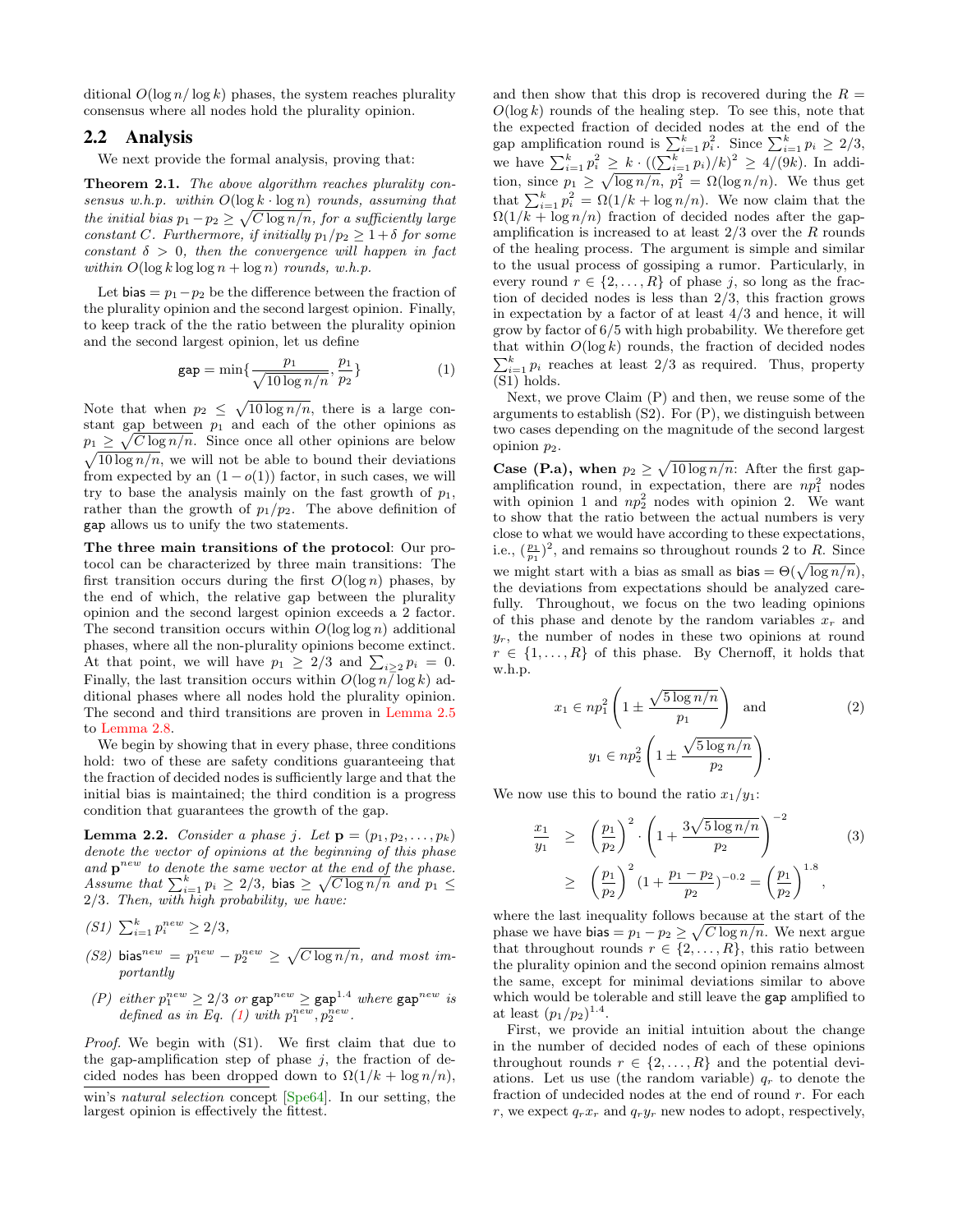the plurality opinion and the second largest opinion. Thus,  $\mathbb{E}[x_{r+1}] = x_r(1+q_r)$  and  $\mathbb{E}[y_{r+1}] = y_r(1+q_r)$ . Here, the expectation is based on the randomness in round  $r + 1$ . If the random variables happen to be sharply around their expectations, the ratio remains essentially preserved. We next argue that this is true even despite the possible deviations.

We break the argument into two parts: Let  $r^*$  be the first round in which the fraction of undecided nodes is below 1/2—i.e.,  $r^*$  is the minimum r satisfying that  $q_r < 1/2$ . We first show in [Claim 2.3](#page-4-0) that the ratio remains essentially preserved by round  $r^*$ , and then we use a reasoning with a similar flavor to argue in [Claim 2.4](#page-4-1) that a similar thing happens even for up to round R.

<span id="page-4-0"></span>Claim 2.3. W.h.p., we have  $\frac{x_{r*}}{y_{r*}} \geq (\frac{p_1}{p_2})^{1.7}$ .

*Proof.* For each round  $r \in \{1, \ldots, r^*\}$ , Chernoff bound shows that the random variables of how many nodes get added to each of the opinions can deviate from their expectations by at most  $\pm(\sqrt{5x_r q_r \log n})$  and  $(\pm\sqrt{5y_r q_r \log n})$ . Here, we have used that  $x_r q_r \geq x_1/2 \geq 5 \log n$  and  $y_r q_r \geq y_1/2 \geq 1$  $5 \log n$ . Hence, we can say w.h.p.,

$$
\frac{x_{r+1}}{y_{r+1}} \geq \frac{x_r(1+q_r) - \sqrt{5x_r q_r \log n}}{y_r(1+q_r) + \sqrt{5y_r q_r \log n}} \n\geq \frac{x_r}{y_r} \cdot \left(\frac{1 - \sqrt{5q_r \log n/x_r}}{1 + \sqrt{5q_r \log n/y_r}}\right).
$$

Let us define  $DEV(x_r) = \sqrt{5q_r \log n/x_r}$  and  $\texttt{DEV}(y_r) = \sqrt{5q_r \log n/y_r}$ . Then, we can write

$$
\frac{x_{r^*}}{y_{r^*}}\geq \frac{x_1}{y_1}\prod_{r=1}^{r^*}\bigg(\frac{1-\mathtt{DEV}(x_r)}{1+\mathtt{DEV}(y_r)}\bigg).
$$

Recall that we want to argue that despite the deviations of each round  $r \in \{1, \ldots, r^*\}$ , the ratio remains essentially preserved. For that, we need to analyze the deviation product in the above inequality. Noting that since  $p_1$  and  $p_2$  are both at least  $\Omega(\sqrt{\log n/n})$ , we know that for each r, DEV(x<sub>r</sub>) and  $DEV(y_r)$  are both smaller than 0.1. This allows us to write

$$
\prod_{r=1}^{r^*}\left(\frac{1-\mathtt{DEV}(x_r)}{1+\mathtt{DEV}(y_r)}\right)\geq 4^{-2(\sum_{r=1}^{r^*}\mathtt{DEV}(x_r)+\sum_{r=1}^{r^*}\mathtt{DEV}(y_r))}
$$

Thus, we need to upper bound the summations  $\sum$  DEV( $x_r$ ) and  $\sum$ DEV( $y_r$ ). For convenience in doing this without repeating the argument, let us use  $z \in \{x, y\}$  and consider the  $z_r$  for  $r \in \{1, \ldots, r^*\}$ . We next show that  $\sum_r^{r^*}$  $\int_{r}^{r}$  DEV $(z_r)$  =  $\sum_{r=1}^{r*}$  $r_{r=1}^* \sqrt{5q_r \log n/z_r} = O(\frac{\sqrt{\log n}}{\sqrt{z_1}})$ , with high probability. During rounds  $r \in \{2, r^*\}$ , in each round we expect  $z_{r+1}$  to be  $z_r(1+q_r) \geq 3z_r/2$ . Since  $z_rq_r = \Omega(\log n)$ , with high probability, we will indeed have  $z_{r+1} \geq 4z_r/3$ . Hence, we have  $\sum_{r=1}^{r*}$  $r_{r=1}^* \sqrt{5q_r \log n/z_r} \leq \sum_{r=1}^r r_r^*$  $\int_{r=1}^{r^*} \sqrt{5 \log n/z_r} < O(\sqrt{5 \log n/z_1})$ where the last inequality holds because, during these rounds, the sum is a geometric series with a constant decay factor. Now we can use the inequality established in the above paragraph to write:

$$
\frac{x_{r^*}}{y_{r^*}} \geq \frac{x_1}{y_1} \prod_{r=1}^{r^*} \left( \frac{1 - DEV(x_r)}{1 + DEV(y_r)} \right)
$$
\n
$$
\geq \frac{x_1}{y_1} 4^{-2\left(\sum_{r=1}^{r^*} DEV(x_r) + \sum_{r=1}^{r^*} DEV(y_r)\right)}
$$
\n
$$
\geq \frac{x_1}{y_1} 4^{-O(\sqrt{\log n/x_1} + \sqrt{\log n/y_1})}
$$
\n
$$
\geq \frac{x_1}{y_1} (1 - O(\sqrt{\log n/x_1} + \sqrt{\log n/y_1}))
$$
\n
$$
\geq \left(\frac{p_1}{p_2}\right)^{1.8} (1 - O(\sqrt{\log n/np_1^2} + \sqrt{\log n/np_2^2}))
$$
\n
$$
\geq \left(\frac{p_1}{p_2}\right)^{1.8} (1 + (p_1 - p_2)/p_2)^{-0.1} = \left(\frac{p_1}{p_2}\right)^{1.7}
$$

<span id="page-4-1"></span>**Claim 2.4.** *W.h.p., we have*  $\frac{x_R}{y_R} \geq (\frac{p_1}{p_2})^{1.4}$ *.* 

Proof. Notice that even in these rounds, it is true that per round r,  $\mathbb{E}[x_{r+1}] = x_r(1+q_r)$  and  $\mathbb{E}[y_{r+1}] = y_r(1+q_r)$ . However, here  $x_r q_r$  and  $y_r q_r$  might drop below  $O(\log n)$ , which means every time when we write the additive deviations, we should still add a possible  $O(\log n)$  term. Particularly, for each  $r \in \{r^* + 1, \ldots, R\}$  we can say w.h.p.,

$$
\frac{x_{r+1}}{y_{r+1}} \geq \frac{x_r(1+q_r) - (\sqrt{3x_r q_r \log n} + 5 \log n)}{y_r(1+q_r) + (\sqrt{5y_r q_r \log n} + 5 \log n)} \n\geq \frac{x_r}{y_r} \cdot \left( \frac{1 - (\sqrt{5q_r \log n/x_r} + 5 \log n/x_r)}{1 + \sqrt{5q_r \log n/y_r} + 5 \log n/y_r} \right).
$$

Let us define DEV $(x_r) = \sqrt{5q_r \log n/x_r} + 5 \log n/x_r$  and  $\texttt{DEV}(y_r) = \sqrt{5q_r \log n/y_r} + 5 \log n/y_r$ , for  $r \in \{r^* + 1, \ldots, R\}$ . Then, we can write

$$
\frac{x_R}{y_R} \ge \frac{x_{r^*}}{y_{r^*}} \prod_{r=r^*+1}^R \left( \frac{1 - \text{DEV}(x_r)}{1 + \text{DEV}(y_r)} \right).
$$

Noting that since  $p_1$  and  $p_2$  are both at least  $\Omega(\sqrt{\log n/n}),$ we know that for each r,  $DEV(x_r)$  and  $DEV(y_r)$  are both smaller than 0.1. This allows us to write

$$
\prod_{r=r^*+1}^R \left( \frac{1 - DEV(x_r)}{1 + DEV(y_r)} \right) \ge 4^{-(\sum_{r=r^*+1}^R DEV(x_r) + \sum_{r=r^*+1}^R DEV(x_r))}
$$

Thus, we need to upper bound the summations  $\sum$  DEV( $x_r$ ) and  $\sum$ DEV( $y_r$ ) in the above inequality. Again, for convenience in doing this without repeating the argument, let us use  $z \in \{x, y\}$  and consider the  $z_r$  for  $r \in \{r^* + 1, \ldots, R\}$ . We next show that w.h.p.,

$$
\sum_{r=r^{*}+1}^{R} \text{DEV}(z_{r}) = \sum_{r=r^{*}+1}^{R} \sqrt{5q_{r} \log n/z_{r}} + 5 \log n/z_{r}
$$

$$
= O(\frac{\sqrt{\log n}}{\sqrt{z_{r^{*}}}} + \frac{\log k \log n}{z_{r^{*}}}).
$$

First, note that the  $z_r$  values cannot decrease in the healing phase, and hence for each for  $r' \in \{r^*, \ldots, R\}$ , we have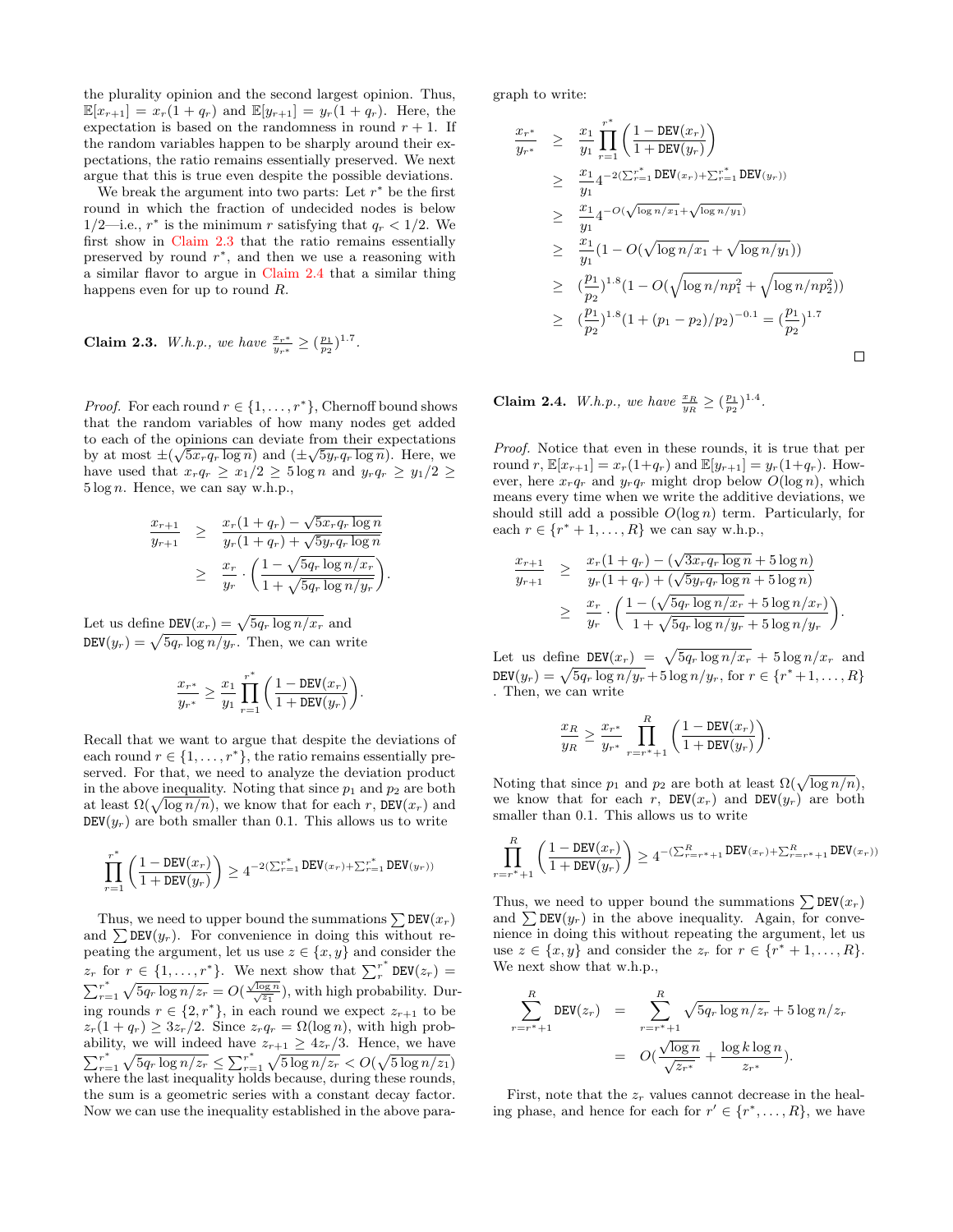$z_{r'} \geq z_{r^*}$ . Thus,

$$
\sum_{r=r^*}^{R} (\sqrt{5 \log n q_r / z_r} + 5 \log n / z_r) \le
$$
  

$$
\sqrt{5 \log n / z_{r^*}} \cdot \sum_{r=r^*+1}^{R} (\sqrt{q_r}) + 5R \log n / z_{r^*}.
$$

We next bound the term  $\sum_{r=r^*+1}^{R}(\sqrt{q_r})$ . Note that in round  $r^* + 1$ , we expect the number of undecided nodes to change from  $n/2$  to  $n/4$  and with high probability, it will be at most  $n/3$ . Similarly, so long as  $nq_r \geq \Omega(\log n)$ , with high probability, we have  $q_{r+1} \leq 3q_r/4$ . Thus, the summation  $\sum_{r=r^{*}+1}^{R} (\sqrt{q_r})$  is also a summation of a geometric series, so long as  $q_r \ge \Omega(\log n/n)$ . For rounds where  $q_r \le O(\log n/n)$ , the summation of  $\sqrt{q_r}$  is at most  $O(\log^2 n/n) = o(1)$ . Therefore, we get that  $\sum_{r=r^*}^{R} \sqrt{q_r} \leq 4q_r^* + o(1) \leq 5$ . This means: Profit we get that  $\frac{p_{r=r^*}}{p_{r=r^*+1}} \sqrt{4r} = 4q_{r^*} + 6(1) \le 0$ . This means.<br>  $\sum_{r=r^*+1}^R (\sqrt{5 \log n q_r}/z_r + 5 \log n/z_r) \le 10\sqrt{\log n}/\sqrt{z_{r^*}} +$  $5R\log n/z_{r^*}$ .

From the above, it thus follows that the  $\sum_{r=r^*+1}^{R} \texttt{DEV}(x_r) +$  $\sum_{r=r^*+1}^{R} \mathtt{DEV}(x_r) \leq O(\frac{\sqrt{\log n}}{\sqrt{x_{r^*}}} + \frac{\log k \log n}{x_{r^*}}) + O(\frac{\sqrt{\log n}}{\sqrt{y_{r^*}}} + \frac{\log k \log n}{y_{r^*}}).$ We know that w.h.p.  $x_{r^*} = \Omega(np_1)$  and  $y_{r^*} = \Omega(np_2^2/p_1)$ . The reason for this is as follows: Note that at round  $r^*$ , the total fraction of decided nodes has dropped below 1/2, which means, ignoring a 2-factor,  $x_{r^*}$  is the same as the fraction among decided nodes that have opinion 1. Now, at the end of the gap amplification round, this fraction is w.h.p.  $\frac{\Theta(np_1^2)}{\Theta(\sum i=1^knp_i^2)} \geq \frac{\Theta(np_1^2)}{\Theta(np_1)} \geq \Omega(p_1)$ . Now, during the rounds  $r \in$  $\{1, \ldots, r^*\}$ , even in a coarse and pessimistic estimate, this fraction deviates by at most a constant factor, because of the deviation factor analysis that we provided above for rounds  $r \in \{1, \ldots, r^*\}$ . Hence, in round  $r^*$ , about  $\Omega(p_1)$  fraction of decided nodes have opinion 1, which since at  $r^*$  more than  $n/2$  nodes are decided, means  $x_{r^*} = \Omega(np_1)$ . A similar argument can be used to show that  $y_{r^*} = \Omega(n \frac{p_2^2}{\sum_{i=1}^{k} p_i^2}) =$  $\Omega(np_2^2/(p_1^2+p_2)) = \Omega(\min\{np_2^2/p_1^2,np_2)\}).$ 

For simplicity, let us now distinguish between two cases, regarding the value of  $p_1/p_2$ . First, we consider the possibly sensitive regime when  $p_1/p_2 \in [1, 500]$ . In the complementary case, the concentrations we need will be far more relaxed. For the case  $p_1/p_2 \in [1, 500]$ , from above we get that

$$
\frac{x_R}{y_R} \geq \frac{x_{r^*}}{y_{r^*}} \cdot \prod_{r=r^*+1}^{R} \left( \frac{1 - DEV(x_r)}{1 + DEV(y_r)} \right)
$$
\n
$$
\geq \frac{x_{r^*}}{y_{r^*}} \cdot 4^{-(\sum_{r=r^*+1}^{R} DEV(x_r) + \sum_{r=r^*+1}^{R} DEV(x_r))}
$$
\n
$$
\geq \frac{x_{r^*}}{y_{r^*}} \cdot 4^{-O(\frac{\sqrt{\log n}}{\sqrt{x_{r^*}}} + \frac{\log k \log n}{x_{r^*}} + \frac{\sqrt{\log n}}{\sqrt{y_{r^*}}} + \frac{\log k \log n}{y_{r^*}})}
$$
\n
$$
\geq \frac{x_{r^*}}{y_{r^*}} \cdot 4^{-O(\frac{\sqrt{\log n}}{\sqrt{n p_1}} + \frac{\log k \log n}{n p_1} + \frac{\sqrt{\log n}}{\sqrt{n p_2}} + \frac{\log k \log n}{n p_2})}
$$
\n
$$
\geq \frac{x_{r^*}}{y_{r^*}} \cdot 4^{-O(\frac{\sqrt{\log n}}{\sqrt{n p_2}} + \frac{\log k \log n}{n p_2})} \geq \frac{x_{r^*}}{y_{r^*}} \cdot 4^{-O(\frac{\sqrt{\log n}}{\sqrt{n p_2}})}
$$
\n
$$
\geq \frac{x_{r^*}}{y_{r^*}} \cdot (1 - O(\frac{\sqrt{\log n}}{\sqrt{n p_2^2}}))
$$
\n
$$
\geq (\frac{p_1}{p_2})^{1.7} (1 + \frac{p_1 - p_2}{p_2})^{-0.3} = (\frac{p_1}{p_2})^{1.4}
$$

Now suppose that  $p_1/p_2 > 500$ . Here, it suffices to bound the deviations by a small constant. It is easy to see that w.h.p.  $y_R \le 5y_{r^*} + O(\log^2 n)$ , because during these rounds, as discussed above,  $q_r$  decays exponentially with  $r$ . Thus,  $\frac{x_R}{y_R} \geq \frac{x_{r^*}}{y_R} \geq \frac{x_{r^*}}{5y_{r^*}+O(\log^2 n)} \geq \frac{x_{r^*}}{y_{r^*}}/(5+o(1)) > (\frac{p_1}{p_2})^{1.7}/5.1 \geq$  $(\frac{p_1}{p_2})^{1.4}$ . This completes the proof of (P3.a). Next, we consider the complementary case where  $p_2$  is small.  $\Box$ 

**Case (P.b), when**  $p_2 \leq \sqrt{10 \log n/n}$ : Now we come back to the case that  $p_2 = \max_{i=2}^k p_i \leq \sqrt{10 \log n/n}$ . Note that in this case, the multiplicative factor deviations of the opinion 2 from its expected values might be large. Recall the definition  $\text{gap} = \min\{\frac{p_1}{\sqrt{10 \log n/n}}, \min_{i=2}^k \frac{p_1}{p_i}\}.$  Also, note that by the above arguments, the ratio between  $\frac{p_1}{p_2}$  will grow to at least gap<sup>1</sup>.<sup>4</sup> because that would happen even if we manually raise the initial  $p_2$  to  $\sqrt{10 \log n/n}$ , thus allowing us to use the above concentration arguments, and the whole process is clearly monotonic meaning that raising the initial  $p_2$  cannot increase the ratio  $\frac{p_1^{new}}{p_2^{new}}$ . However, to show that  $\text{gap}_{new}$ increases to gap<sup>1.4</sup>, in this regime of  $p_2 \n\t\leq \sqrt{10 \log n/n}$ , the minimizer in the definition of gap is the  $\frac{p_1}{\sqrt{10 \log n/n}}$  term which means we should show that  $p_1$  will grow accordingly. Here, since  $p_1 \geq \sqrt{C \log n/n}$ , we have  $\texttt{gap} \geq 1$  $\frac{\sqrt{C \log n/n}}{\sqrt{10 \log n/n}} \gg$ 20. On the other hand, by repeating the arguments given above, we know that  $p_1^{new}$  will be within at most a  $1 \pm o(1)$ factor of its expectation, which is  $\frac{p_1^2}{\sum_{i=1}^k p_i^2} = \frac{p_1^2}{p_1^2 + \sum_{i=2}^k p_i^2} \ge$  $\frac{p_1^2}{p_1^2+p_i*}$ . Thus, the growth factor from  $p_1$  to  $p_1^{new}$  is at least  $(1 - o(1)) \frac{p_1}{p_1^2 + p_2} \ge \frac{1 - o(1)}{p_1 + 1/\text{gap}}$ . If  $1/\text{gap} \le 0.45p_1$ , then  $p_1^{new} > 2/3$ . Otherwise, the growth is at least  $\frac{1-o(1)}{3.3/\text{gap}} \geq$  $\text{gap}/4 \geq \text{gap}^{1/2}$ , which finishes the proof of case (P.b) and thus also property (P).

Property (S2): Finally, we use the above concentration arguments to prove property (S2), by showing that w.h.p. bias<sup>new</sup>  $\geq p_1 - p_2$ . First suppose that  $\frac{p_1}{p_2} < 10$ . Then, we know that  $p_1^{new}$  and  $p_2^{new}$  will be within  $1 + o(1)$  factors of their expectations (as analyzed above), which are, respectively,  $\frac{p_1^2}{\sum_{j=1}^k p_j^2}$  and  $\frac{p_1^2}{\sum_{j=1}^k p_j^2}$ . Thus,

$$
p_1^{new} - p_2^{new} \ge (1 - o(1)) \frac{p_1^2}{\sum_{j=1}^k p_j^2} - \frac{p_1^2}{\sum_{j=1}^k p_j^2}
$$
  
=  $(1 - o(1))(p_1 - p_2) \cdot \frac{(p_1 + p_2)}{\sum_{j=1}^k p_j^2}$   
 $\ge (1 - o(1))(p_1 - p_2) \cdot \frac{(p_1 + p_i)}{p_1 \sum_{j=1}^k p_j}$   
 $\ge (1 - o(1))(p_1 - p_2) \cdot \frac{(p_1 + p_2)}{p_1}$   
 $\ge (1.1 - o(1))(p_1 - p_2).$ 

<span id="page-5-0"></span>On the other hand, when  $\frac{p_1}{p_2} > 10$ , we know the  $\frac{p_1^{new}}{p_2^{new}} \geq$  $\gamma_{\rm gap}^{new} \geq \gamma_{\rm gap}^{1.4} > 2.5$ gap. We also know that w.h.p.  $p_1$ does not decrease in this case. This implies that  $bias =$  $p_1^{new} - p_2^{new}$  also does not decrease, thus proving property  $(S2)$ .

 $\Box$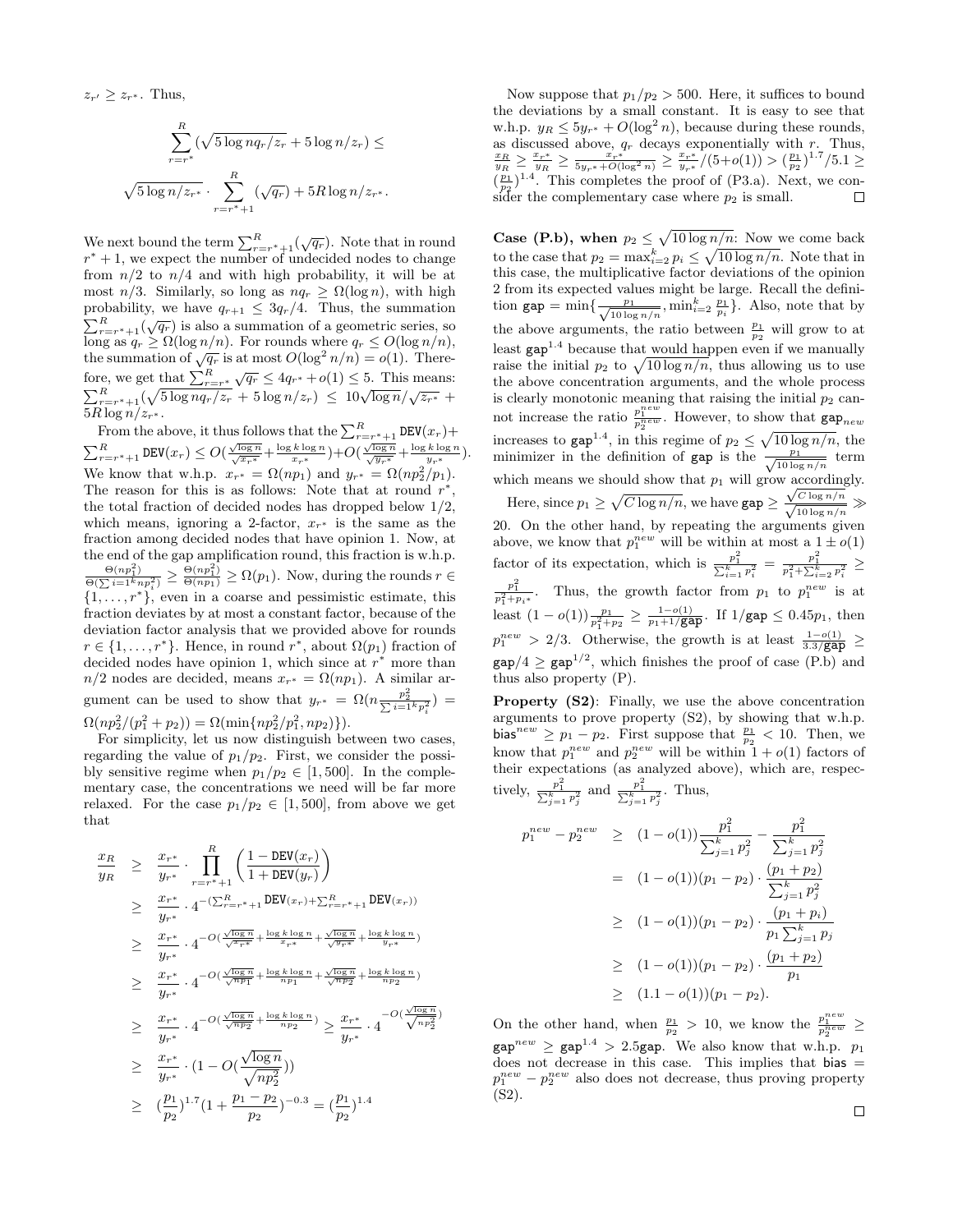**Lemma 2.5.** After  $O(\log n)$  phases from the start, we have  $\texttt{gap} \geq 2$ . If initially we had  $p_1 > (1+\delta)p_2$  for some constant δ, then in fact within  $O(1)$  phases we would have gap  $> 2$ .

Proof. Initially,

gap  $\geq \min\left\{\frac{p_1}{\sqrt{p_2}}\right\}$  $\frac{p_1}{\sqrt{10\log n/n}}, \min_{i=2}^k$  $p_1$  $\frac{p_1}{p_i}$ }  $\geq \min\{3, \frac{p_1}{p_2}\}$  $\frac{p_1}{p_2}$ } > 1 +  $\frac{1}{\sqrt{n}}$ .

Note that once  $p_1 \geq 2/3$ , we also have  $\text{gap} \geq 2$ . Define  $\gamma = \texttt{gap} - 1$ . In every phase that  $p_1^{new} \geq 2/3$  does not happen, [Lemma 2.2](#page-3-1) gives  $\text{gap}^{new} \geq \text{gap}^{1.4}$ . This implies  $\gamma^{new} \ge (1+\gamma)^{1.4} - 1 \ge 6\gamma/5$ . Hence, after  $O(\log n)$  phases,  $\gamma$  becomes larger than 1 which means gap  $\geq 2$ . If initially we had  $p_1 > (1 + \delta)p_2$ , then initially  $\text{gap} \geq 1 + \delta$  and thus it takes it only  $O(1)$  phases to reach gap  $\geq 2$ .  $\Box$ 

<span id="page-6-1"></span>**Lemma 2.6.** If at the start of a phase  $p_1 \geq \frac{2}{3}$ , then w.h.p. we have  $p_1^{new} \geq \frac{2}{3}$  also at the end of it.

Proof. At the end of the gap amplification round, w.h.p., the fraction of decided nodes of opinion 1 is  $(1 - o(1))4/9$  and the fraction of decided nodes of all other opinions is at most  $(1 + o(1))1/9$ . That is, w.h.p., the fraction among decided nodes that have opinion 1 is at least  $(1-o(1))\frac{4/9}{4/9+1/9} > 3/4$ . During each round  $r$  of the healing rounds, both the fraction of plurality nodes and the total fraction of decided nodes are expected to grow by  $(1+q_r)$ , where  $q_r$  is the fraction of undecided nodes at the start of that round. Since the number of plurality opinion nodes and also the total number of decided nodes are  $\Omega(n)$ , the actual growth in the two fractions will be within  $1 \pm o(\frac{1}{\log n})$  factor of their expectations. Thus, the fraction among the decided node that have opinion 1 remains preserved up to at most a  $1 \pm o(\frac{1}{\log n})$  factor. This means, even after all the  $O(\log k)$  rounds of healing, the fraction among the decided nodes that have opinion 1 is at least  $(1 - o(1/\log n))^{O(\log k)}$  3/4 =  $(1 - o(1))$  3/4. On the other hand, at that point the probability for a node to remain undecided is at most  $(1/3)^{O(\log k)} \leq 0.01/k$ , which means w.h.p., at least 0.99 fraction of nodes will be decided. Hence, w.h.p., at least  $0.98 \times (1 - o(1))3/4 > 2/3$  fraction of nodes will have opinion 1.  $\Box$ 

Lemma 2.7. After gap  $\geq 2$ , within  $O(\log \log n)$  phases, w.h.p., we have  $p_1 \geq 2/3$  and  $\sum_{i \geq 2} p_i = 0$ .

*Proof.* By [Lemma 2.2,](#page-3-1) in each phase j, either we get  $p_1 \geq$ 2/3 or  $\text{gap}^{new} \geq \text{gap}^{1.4}$ . Since we start with a  $\text{gap} \geq 2$ , within  $O(\log \log n)$  phases, the latter condition cannot continue to hold which means we would have  $p_1 > 2/3$ . At this point, by [Lemma 2.6,](#page-6-1) it will always remain true that  $p_1 \geq 2/3.$ 

Then, for any other opinion  $i \in [2, k]$ , in each phase, the change satisfies the following inequality:  $\mathbb{E}[p_i^{new}] = \frac{p_i^2}{\sum_{i=1}^k p_i^2} \geq$  $\frac{p_i^2}{4/9} = 2.25p_i^2$ . Here, the expectation is based only on the randomness of this phase. Hence, within  $O(\log \log n)$  phases, we expect  $p_i$  to fall below  $1/n^c$ , for any desirable constant c. By Markov's inequality, this means at that point, we actually have  $p_i = 0$  w.h.p.  $\Box$ 

<span id="page-6-0"></span>We proceed by showing that from that point on, the plurality opinion becomes the consensus.

**Lemma 2.8.** After  $p_1 \geq 2/3$  and  $\sum_{i \geq 2} p_i = 0$ , within  $O(\log n/\log k)$  phases, w.h.p.,  $p_1 = 1$ .

*Proof.* Consider the first phase after we have  $p_1 \geq 2/3$  and  $\sum_{i\geq 2} p_i = 0$ . First note that by [Lemma 2.6,](#page-6-1) w.h.p.  $p_1 \geq 2/3$ from now on. Now, let  $q$  be the fraction of undecided nodes. Notice that after the first round,  $q$  increases slightly to  $q'$ where  $\mathbb{E}[q'] = 1 - (1 - q)^2 \leq 2q$ . During the next  $R - 1 =$  $O(\log k)$  rounds of this phase, a node remains undecided only if all nodes that it contacted where undecided and that has probability at most  $(5/9)^{R-1} \le 1/(4k)$ . Thus,  $\mathbb{E}[q^{new}] \le \frac{q}{2k}$ . This expectation relies only on the randomness of this phase. Thus, the expected value of q after  $O(\log n/\log k)$  phases is  $1/n^c$ —for any arbitrary c, by adjusting the constant in the number of phases. Hence, by Markov's inequality, the probability that  $q \neq 0$ , which would imply  $q \geq 1/n$ , is at most  $1/n^{c-1}$ . Thus, w.h.p.,  $q = 0$  and  $p_1 = 1$ . Clearly, from that point onwards, it remains true that  $p_1 = 1$ .  $\Box$ 

We are now ready to complete the proof of [Theorem 2.1](#page-3-2)

*Proof of [Theorem 2.1.](#page-3-2)* By [Lemma 2.5,](#page-5-0) within  $O(\log n)$  phases from the beginning of the execution,  $\text{gap} \geq 2$ . In fact if we initially have  $p_1 \geq (1+\delta)p_2$  for a constant  $\delta$ , this part takes  $O(1)$  phases. Then, after additional  $O(\log \log n)$  phases, by [Lemma 2.5,](#page-5-0) we have  $p_1 \geq 2/3$  and all other nodes are unde-cided. Finally, by [Lemma 2.8,](#page-6-0) w.h.p., within  $O(\log n/\log k)$ phases, plurality achieves totality.  $\Box$ 

## 3. THE ALGORITHM: TAKE 2

In the algorithm presented in the previous section, each node has a memory size of  $\log k + \log \log k + O(1)$  bits, where  $\log \log k + O(1)$  bits of it are used solely to remember the round number, modulo  $R = O(\log k)$ . Here, we explain how to remove this  $\log \log k$  overhead. Thus, we get a dynamics in which each node has at most  $O(k)$  states—i.e., within constant factor of the trivially optimal—instead of the  $O(k \log k)$  states of the previous algorithm.

Intuitive Discussions: If we are to reduce the memory from  $\log k + \log \log k + O(1)$  to  $\log k + O(1)$ , we cannot require each node to know both an opinion and the round number modulo R. Nodes not knowing the time create the risk that nodes might not be "*in sync*" in regards to whether at a given point of time, they should be performing gap amplification or healing. We try to minimize this effect and keep the vast majority of the nodes essentially "in sync".

Notice that when we allow memory size of  $\log k + O(1)$ , we have (in fact far more than) enough space for keeping the time modulo  $R$ ; we just cannot ask each node to keep both time and an opinion. To overcome this, we simply split the responsibilities among the nodes: particularly, at the start, each node tosses a fair random coin and decides to be a *clock-node* or a *game-player*, each with probability  $1/2$ . Clock-nodes forget their initial opinion and instead keep the time (say modulo 4R, thus needing at most  $\log k + O(1)$ ) bits). On the other hand, the game-players will try to follow the approach of the take 1 algorithm, using the help of the clock-nodes.

There are three subtleties this intuitive idea: First, note that now the game-players, who actually play the main role in getting to plurality consensus, do not know the time and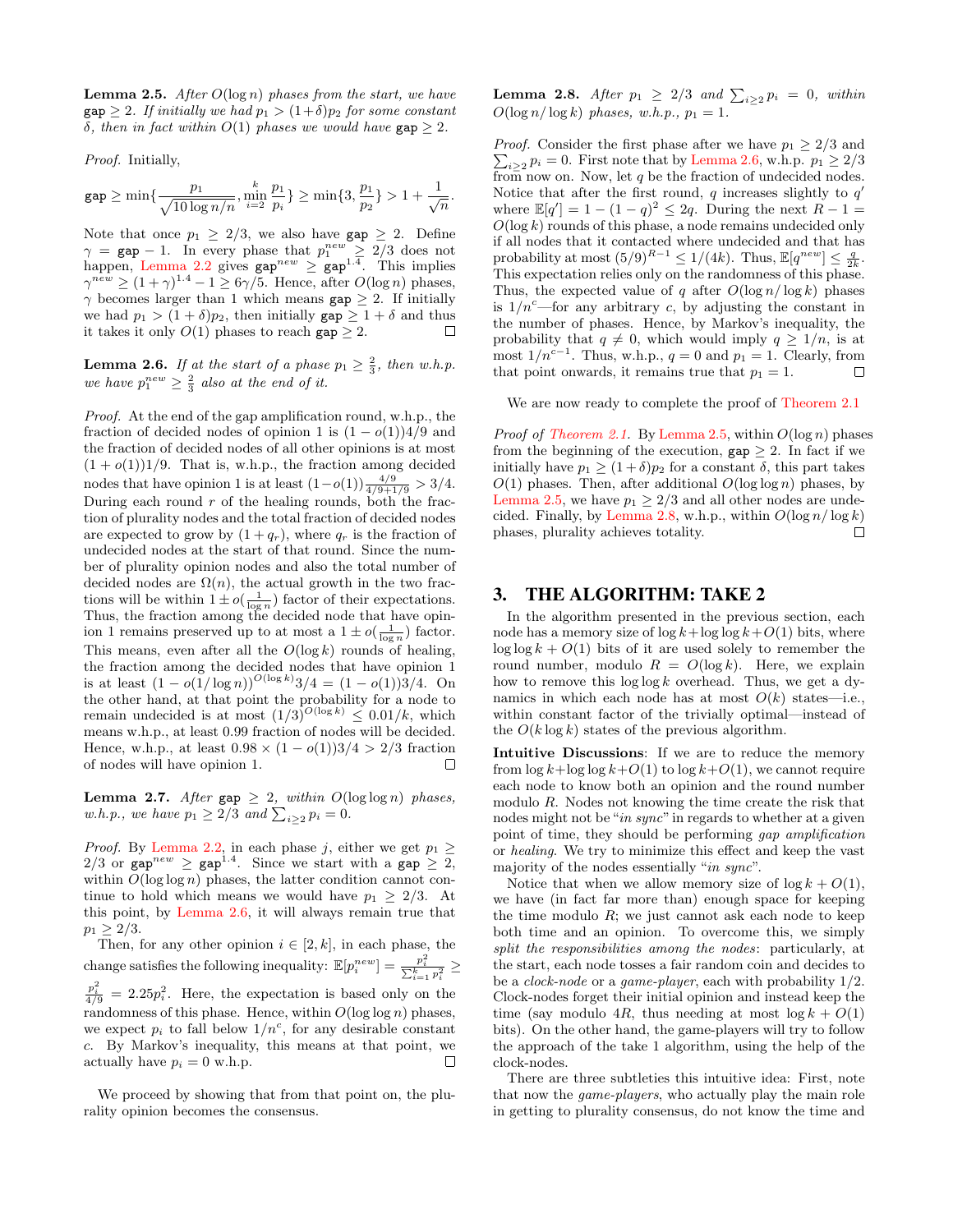**Algorithm 1** The algorithm run at each game-player node  $v$ In each round, node  $v$  does as follows (assuming  $u$  is the node that  $v$  contacted): 1: if  $u.isClock = true$  then 2: if  $phase_v \neq$  end-game or  $(phase_v =$  end-game and  $phase_u = 0$ ) then 3:  $phase_v \leftarrow phase_u;$ 4: else<br>5:  $\frac{4}{5}$ switch  $phase_v$  do case 0: 6: case 0:  $-$  Time Buffer 1-<br>7:  $sampled \leftarrow false; forget \leftarrow false;$  $sampled \leftarrow false; forget \leftarrow false;$ 8: case 1: - Gap Amplification (Sampling) -<br>9: if sampled = false and v.opinion  $\neq$ if sampled = false and v.opinion  $\neq$ u.opinion then  $forget \leftarrow true;$ 10:  $sampled \leftarrow true;$ 11: **case** 2: **if**  $f \text{ or } a \text{ or } f$  **case** 2: **if**  $f \text{ or } a \text{ or } f$  **c**  $f \text{ or } a \text{ or } f$  **c**  $f \text{ or } a \text{ or } a \text{ or } a \text{ or } a \text{ or } a \text{ or } a \text{ or } a \text{ or } a \text{ or } a \text{ or } a \text{ or } a \text{ or } a \text{ or } a \text{ or } a \text{ or } a \text{ or } a \text{ or } a \text{ or } a \text{ or } a \text{ or } a \text{ or } a \text{$ if forget = true then v.opinion  $\leftarrow$  0;  $forget \leftarrow false;$ 13: **case** 3:  $\begin{array}{rcl} \n\text{14:} & \text{if } v.\text{opinion} & = & 0 \n\end{array}$  then  $v.\text{opinion} \leftarrow$  $= 0$  then v.opinion  $\leftarrow$ u.opinion; 15:  $sampled \leftarrow false; forget \leftarrow false;$ 16: case end-game: - End Game -17: **if** v.*opinion*  $\neq 0$  and v.*opinion*  $\neq u$ .*opinion* then  $v\text{.opinion} \leftarrow 0;$ 18: **if** v.opinion = 0 **then** v.opinion u.opinion;

<span id="page-7-0"></span>thus cannot perform the take 1 algorithm per se. Furthermore, they cannot really expect to receive the precise time from the clock-nodes and remember it, as that would again require  $\log k$  +  $\log \log k$  +  $O(1)$  memory bits. We will make the clock nodes report the time only in (integer) factors of  $R = O(\log k)$ , and modulo say 4R. That is, the reported phase number is always in  $\{0, 1, 2, 3\}$ . Reporting these numbers and remembering them will thus require only  $O(1)$  bits. Second, now the *game-players* do not really know the precise time, and thus they cannot update the phase numbers on their own. They will have to instead rely completely on receiving phase-updates from clock-nodes. Third, we want that eventually all the nodes to hold the plurality opinion, including the clock-nodes. Hence, each clock-node needs to at some point forget it's time-keeping responsibilities and try to learn the plurality opinion. This has to be done in a judicious manner so that the system as a whole has enough time-keepers, so long as they are needed. We next present the algorithm that deals with these challenges.

The Algorithm Description: The algorithm performed by the game-player nodes is described in [Algorithm 1](#page-7-0) and the algorithm performed by the clock-nodes is presented in [Algorithm 2.](#page-7-0)

We next provide some intuitive explanation for what these algorithms are doing. The algorithm run the by gameplayer nodes can be viewed as interpolating between two algorithms: the protocol presented in the previous section, which we will call hereafter the Gap Amplification (GA) pro-tocol, and the Undecided State (Undecided) protocol<sup>[6](#page-7-1)</sup> as used in  $|BCN^+15a|$ . We have the Undecided protocol for the time that the number of clock-nodes that are following their time-keeping responsibilities goes down, and thus we cannot follow the GA protocol. In reality, as long as  $p_1$  is far from 1, there will be a large population of clock-nodes that are still performing their time-keeping responsibilities, and thus the GA protocol will be the dominant part of the system (formalizing this will take some care). Hence, during that time, the system will enjoy the fast gap amplification behavior of GA. Once  $p_1$  gets close to 1, the number of active clock-nodes drops and the game-players gradually move to the Undecided protocol. At this time, we no longer need the power of the GA protocol; regardless of how game-player nodes are split between the two protocol, as we will show, the system evolves almost as good as the Undecided protocol and gets to plurality consensus fast.

Let us now discuss the GA protocol, which is the core of the algorithm of the game-players, and it is essentially a simulation of the take 1 algorithm. We have a few small changes, in comparison to the take 1 algorithm, which are added to deal with the subtleties described above: Particularly, since the game-player nodes will not be able to know the precise time, to mitigate the effects of asynchrony, we extend the gap amplification to a full phase (instead of one round) and we also add some time buffer between the gap amplification period and the healing period. Thus, now the execution of the algorithm can be broken to intervals made of 4 consecutive phases, which we call a "long-phase". Particularly, a long-phase is made of 4 phases, the two main ones being gap amplification and healing phases, interspersed with two (essentially) time buffer phases. Although the gap amplification period is now one full phase, we still make each node act based on a single sample: that is, in the first round in this phase that the game-player node  $v$  contacts another game-player  $u$ , node  $v$  decides whether to keep its opinion or not, and it remains with this decision. If  $v$  decided to forget its opinion, then it remembers this decision (via a Boolean variable called  $forget)$  and once v sees the next phase (by meeting a clock-node of phase 2), it becomes undecided. With a slight informality, from now on, we will refer to the protocol described by phases  $\{0, 1, 2, 3\}$  as the GA (gap amplification) protocol. A game-player node goes out of the GA protocol only if it meets a clock-node that has moved to the end-game (to be explained while discussing the algorithm of the clock-nodes). Game-players that move out of the GA protocol go to the Undecided protocol, as described the pseudocode in the end-game switch case. However, each such game-player node might come back to the GA protocol later on, if it meets a clock-node that reports phase 0.

Let us now discuss the algorithm for the clock-nodes. As mentioned above, an important challenge is for the clocknodes to recognize that the game-players have reached consensus, so that they can switch to adopt an opinion then. Since the GA protocol might take  $O(\log n \log k)$  rounds to reach plurality consensus, we cannot require the clock-nodes to keep the precise time until this period has passed, as that would require  $\Omega(\log \log n)$  memory bits. Instead, we make the clock-nodes use the existence of undecided nodes as a signal to detect that the game-players still have not reached consensus. Although this is not a perfect check, it will be good enough for our purposes, i.e., so long as  $p_1$  is far from 1. Particularly, note that in the GA protocol, so long as we are far from reaching consensus (while  $p_1$  is far from 1), there will be a considerable fraction of undecided nodes (at some point during at least one of the phases). We make the clock-nodes remain active—i.e., keeping time—as long

<span id="page-7-1"></span> ${}^{6}\mathrm{We}$  note that in fact any other protocol with a minimal plurality amplification behavior would suffice for this part; we choose the Undecided protocols just for convenience.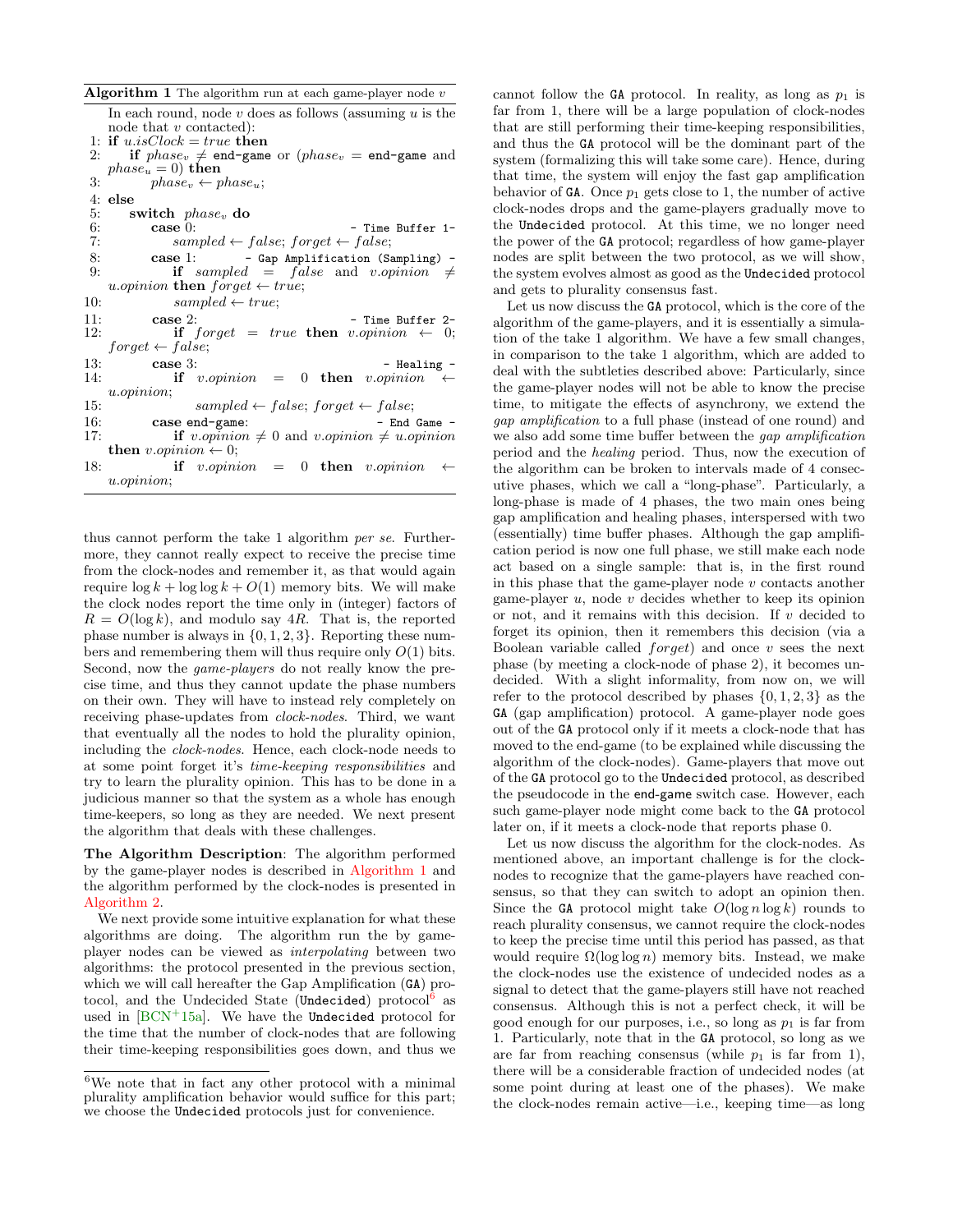Algorithm  $2$  The algorithm run at each clock-node  $v$ In each round, node  $v$  does as follows (assuming  $u$  is the node that  $v$  contacted): 1: switch  $v$ .status do  
2: case counting:2: case counting:  $v \rightarrow 3$ :  $v \rightarrow 3$ :  $v \rightarrow 3$ 3:  $v.\text{opinion} \leftarrow \text{null};$ <br>4:  $v.\text{time} \leftarrow v.\text{time} +$ 4:  $v.time \leftarrow v.time + 1 \mod 4R;$ <br>5:  $v.phase \leftarrow [v.time/R] \mod 4;$ 5:  $v.\text{phase} \leftarrow [v.\text{time}/R] \text{ mod } 4;$ <br>6: **if**  $u.isClock = false \text{ and } u.\text{cos}$ if  $u.isClock = false$  and  $u.open.$  = 0 then  $v.\nconsensus \leftarrow false;$ 7: if  $u.isClock = true$  and  $u.consensus = false$ then v.consensus  $\leftarrow false;$ 8: if v.time mod  $4R = 0$  then 9: if v.consensus = true then v.status  $\leftarrow$ end-game; 10:  $v \text{.consensus} \leftarrow true;$ 11: **case end-game:** - End Game - 12:  $v.time \leftarrow null;$ 12:  $v.time \leftarrow \text{null};$ <br>13:  $v.phase \leftarrow \text{end}$  $v. phase \leftarrow \texttt{end-game};$ 14: if  $u.isClock = false$  then  $v.opinion$ u.opinion 15: else if  $u$ .status = 0 and  $u$ .consensus = falsethen 16:  $v\:status \leftarrow \text{counting};$ <br>17:  $v.\text{oninion} \leftarrow \text{null};$ 17:  $v.\text{opinion} \leftarrow \text{null};$ <br>18:  $v.\text{time} \leftarrow u.\text{tim}$  $v.time \leftarrow u.time; v.phase \leftarrow u.phase;$  $v.\nconsensus \leftarrow u.\nconsensus$ 

as they meet an undecided node directly or indirectly. Here, indirectly means by meeting a clock-node that is aware of the existence of undecided nodes. This information spreading essentially in the usual gossip spreading style and via the boolean variable *consensus*, for which *consensus* =  $false$ indicates that an undecided node still exists, i.e., an indication for that the system has not reached plurality consensus yet. If during a long-phase, a clock-node receives no information about the existence of undecided nodes, it neglects its time keeping task, by forgetting time, and attempts to move to the end-game reporting phase (possibly temporarily). Here, the phase number it reports is a special symbol "end-game". Also, at this time, this clock-node that now has forgotten time adopts an opinion, always remembering the opinion of the last game-player that it met. However, this clock-node that has become "deactivated" from timekeeping by switching to the end-game mode might get reactivated again: particularly, if this "deactivated" clock-node  $\boldsymbol{v}$  meets an active clock-node  $\boldsymbol{u}$  who is aware of the existence of undecided nodes (has *u.consensus* =  $false$ ), then *v* gets reactivated again, keeping track of time, using the clock that it gets from u, and reporting the phase number in  $\{0, 1, 2, 3\}.$ 

The analysis of the algorithm is provided in the full version. We next provide some intuition for the analysis, for the cases in which  $k \geq n^{0.1}$ . The analysis for the complementary case of  $k < n^{0.1}$  also follows a similar outline, roughly speaking, but typically requires more care.

Analysis Intuition, for when  $k \geq n^{0.1}$ : Here the length of each phase is  $R = \Theta(\log k) = \Theta(\log n)$ , which allows us to say that some good events happen w.h.p. without needing to keep track of their precise probability, e.g., this is sufficient time for information to spread to the whole system.

Specifically, the first analysis step is to establish that as long as  $p_1 \leq 1 - \Theta(\log n/n)$ , all clock-nodes will continue to perform their time-keeping responsibilities. Thus, during this period, all game-player nodes will be performing the GA protocol without going to the end-game of the Undecided protocol. The (formally inductive) argument for why all clock-nodes will remain is roughly as follows: Consider one long-phase (4 consecutive phases). Because game-player nodes are following the GA protocol and there are  $\Omega(\log n)$  nonplurality nodes, during phase 2 of this long-phase, there will be  $\Theta(\log n)$  undecided nodes w.h.p. Thus, w.h.p., there will be clock-nodes that notice this undecided population. This information about the existence of undecided nodes will spread among the clock-nodes following essentially the pattern of a usual rumor spreading. Particularly, w.h.p. within  $O(\log n)$  rounds all clock-nodes will be aware of the existence of undecideds and thus, at the end of the long-phase, none of the clock-nodes switches to the end-game mode. Given this, during this time of  $p_1 \leq 1-\Theta(\log n/n)$ , all game-players are acting according to the GA protocol. This allows us to use the analysis of take 1, modulo minor details, and argue that in  $O(\log n)$  phases, w.h.p., we reach  $p_1 \geq 1 - \Theta(\log n/n)$ .

Once  $p_1$  reaches  $1 - \Theta(\log n/n)$ , some clock-nodes might start to switch to the end-game mode and thus some gameplayer nodes might act based on the Undecided protocol. However, now that  $p_1$  is very close to 1, we do not need the power of GA. Here, even the Undecided protocol would be pushing us towards consensus on plurality quickly enough, and we can actually prove that the system (which is an uncontrolled mix of GA and Undecided) does not behave worse than the worst of them. Particularly, we can first see that w.h.p. the system remains in this regime of  $p_1$  very close to 1, and then use this to establish that non-plurality opinions get filtered out within  $O(1)$  phases and that plurality reaches totality among game-players within  $O(1)$  phases. By the end of that time, all clock-nodes switch to the end-game, as they will not see undecided game-players anymore. Since clock-nodes in the end-game adopt the opinion of the last game-player they have seen, within  $O(1)$  phases, all nodes will hold the plurality opinion.

# 4. REFERENCES

- <span id="page-8-0"></span> $[AAD<sup>+</sup>06]$  Dana Angluin, James Aspnes, Zoë Diamadi, Michael J Fischer, and René Peralta. Computation in networks of passively mobile finite-state sensors. Distributed computing, 18(4):235–253, 2006.
- <span id="page-8-3"></span>[AAE08] Dana Angluin, James Aspnes, and David Eisenstat. A simple population protocol for fast robust approximate majority. Distributed Computing, 21(2):87–102, 2008.
- <span id="page-8-1"></span>[AFJ06] Dana Angluin, Michael J Fischer, and Hong Jiang. Stabilizing consensus in mobile networks. In Distributed Computing in Sensor Systems, pages 37–50. Springer, 2006.
- <span id="page-8-4"></span>[AGV15] Dan Alistarh, Rati Gelashvili, and Milan Vojnovic. Fast and exact majority in population protocols. In the Proc. of the Int'l Symp. on Princ. of Dist. Comp. (PODC), pages  $47\hat{a}\check{A}S-56$ , 2015.
- <span id="page-8-2"></span>[BCN<sup>+</sup>14] Luca Becchetti, Andrea Clementi, Emanuele Natale, Francesco Pasquale, Riccardo Silvestri, and Luca Trevisan. Simple dynamics for plurality consensus. In Proceedings of the 26th ACM symposium on Parallelism in algorithms and architectures, pages 247–256. ACM, 2014.